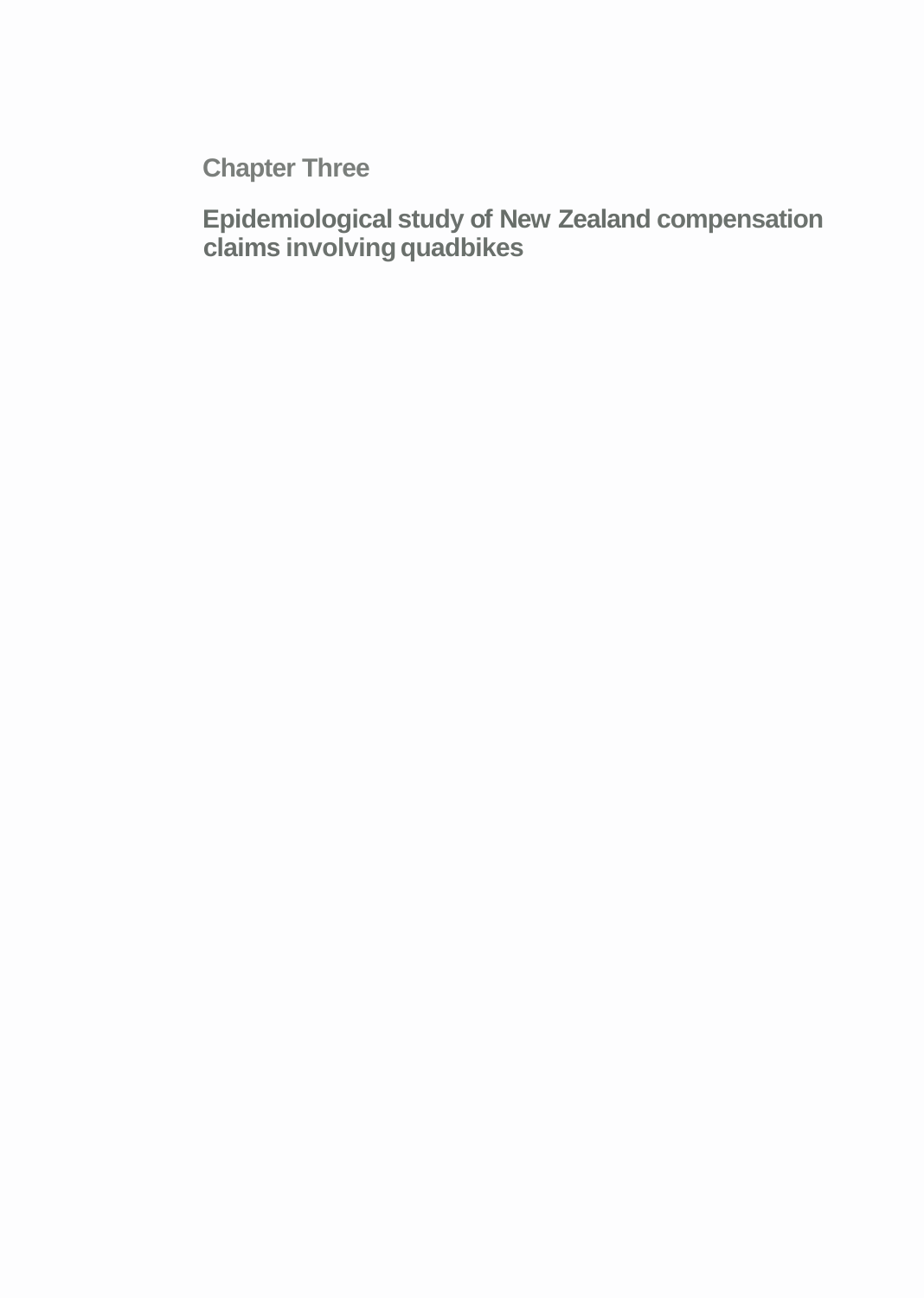# **3.1 Introduction**

The objective of the study reported in this chapter was to develop a more detailed overview of the problem in New Zealand, drawing on archival data, predominantly those collected by the state-run insurer the Accident Compensation Corporation (ACC). The study is therefore a descriptive epidemiological analysis of ACC Claims Data of 850 ACC claims positively identified **as** being related to quadbike use, in the period July 2000 - July 2001. This study addresses in part the first stated research aim, to establish the scale of the problem of loss of control events (LCE) involving quadbikes on New Zealand farms.

The specific aims of this epidemiological study were twofold:

a) Identify patterns and trends in quadbike-related escalated claims for the period July 2000- July 2001. Specifically, to determine the distribution of claims across:

- occupational groups
- locations/incident scene
- geographical region
- months/seasons
- demographic variables (sex, age, employment status)
- injury types/diagnosis and body areas injured.  $\bullet$
- b) Determine incident event/injury mechanism information, specifically:
	- activity immediately preceding the incident  $\bullet$
	- first and subsequent events in the event sequence
	- injury agencies  $\bullet$

This analysis also informed the design of incident-independent enquiry and detailed quadbike LCE follow-up investigations by the researcher **as** reported in Chapters Four and Five. The findings were integral to the participative dialogue of the latter on-farm work, providing new insights to inform the discussions on risk factor interactivity and potential interventions.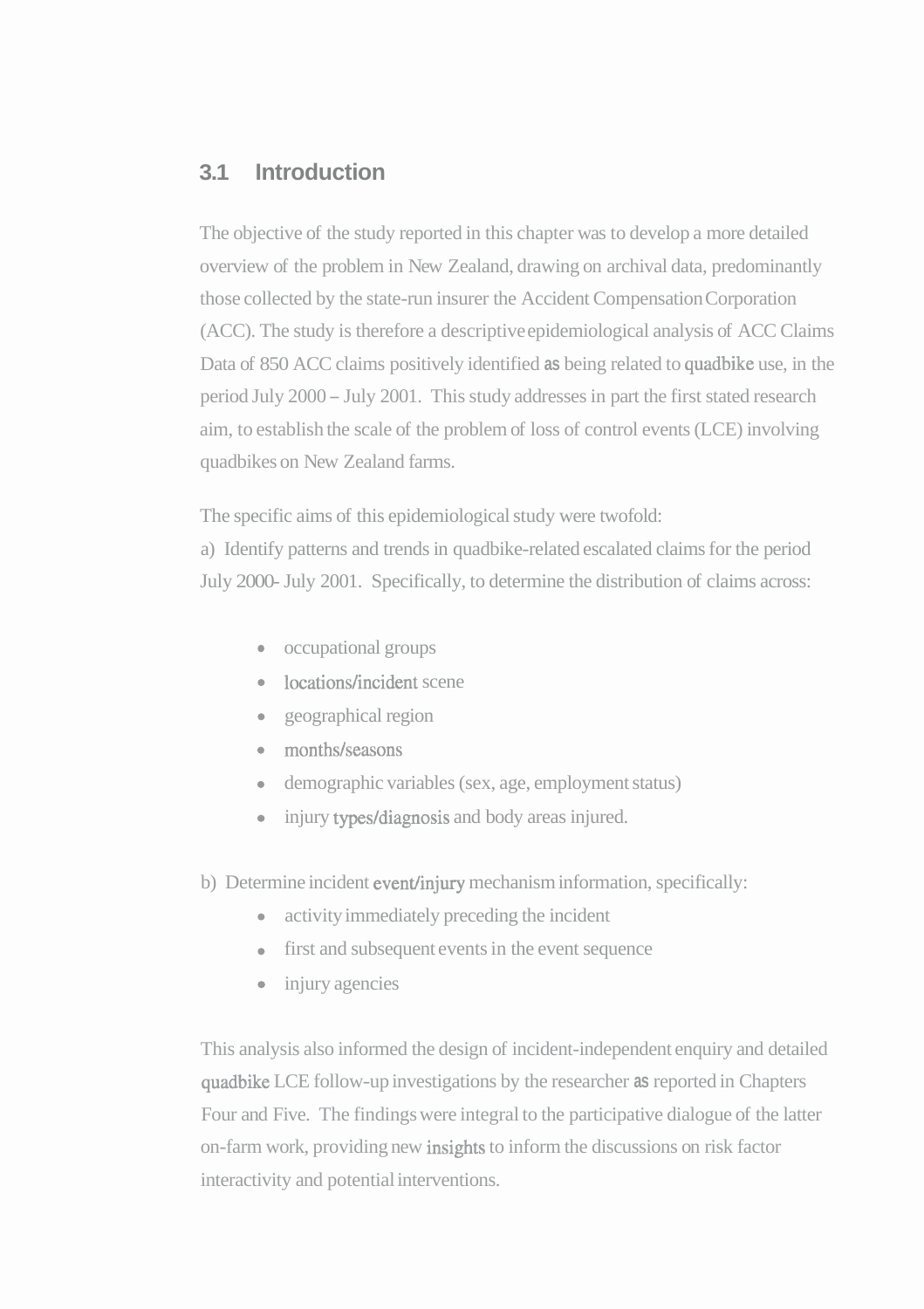# **3.2 Methodology**

#### **3.2.1 General approach**

Cryer (1995) states that descriptive injury epidemiology has the goals of identifying injury causes, priority areas for preventive action and evaluation of countermeasures.

In the context of quadbike LCE leading to compensated injury, patterns and trends can be usefully identified and some indication of likely risk factors gained through epidemiological methods. The strengths of an epidemiological approach include low cost (Bentley & Haslam, 2006), and in the case of New Zealand a national perspective on the issues. However, as Bentley and Haslam warn, the use of descriptive injury epidemiology alone may fail to deliver effective countermeasures as high level desk-based studies do not yield a rich level of valid and reliable detail.

Archival sources alone are also poor at identifying distal factors at the organisational (Bentley & Haslam, 2006; Reason, 1990), social or regulatory levels. Triangulation of the archival injury data with data from other sources that gather information closer to the actual events is generally needed if the investigator is to provide appropriate recommendations for injury prevention.

The findings of the epidemiological study reported in this chapter also served to inform the researchers on certain matters of interest to the farming community beyond the level of this population in general. Wilson, Haines and Morris (2005) highlight the importance in participatory studies for the facilitator to be unbiased and knowledgeable at an appropriate level for their role in the exercise (p. 995). Apart from having a demonstrable grasp of the bigger picture, **an** understanding of the problems at a population level enables the researcher to impart information which farmers find useful – informing the debate and immediately giving the participants something in return for their involvement.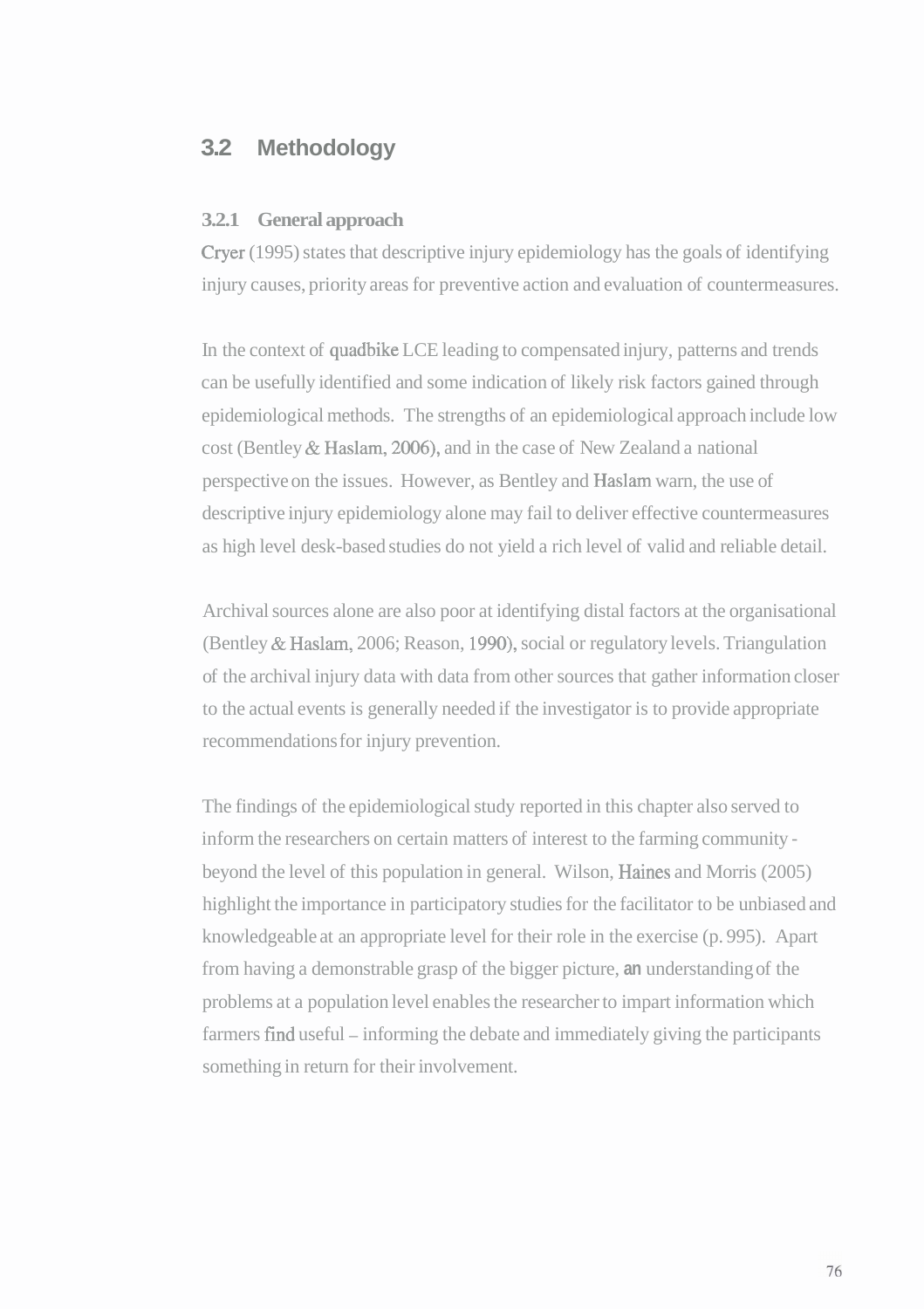A second source of archival claims data was identified that could be used alongside the ACC data. Farmers Mutual provides a private insurance scheme of a similar nature for farm owners and agreed to make it available for the study. It was not forthcoming however, despite continued promises that it would be, for reasons that the company would not make clear. This private sector reluctance to share data underlines the importance to New Zealand injury prevention research of having accessible and reasonably representative sources like ACC.

## **3.2.2 ACC data**

ACC provided the researcher with a database containing 882 cases, representing all escalated quadbike-related claims for the period July 2000-July 2001. Escalated claims are those that ACC consider (at initial processing stage) to be amongst the one third that will be most costly. Only these third have narrative included at data capture stage and can therefore be retrieved by a keyword search.

These data were selected from the main ACC claims database using the following keywords: 'quad bike', 'farmbike', 'quad', 'four-wheeler', 'ATV', 'all-terrain vehicle'. The data were cleaned by the researcher, removing all non-fourwheel/quad bikes from the dataset through a manual inspection of the data fields. The narrative text in some cases gave clear indications of this despite not specifically stating 'quad' or 'two-wheeler'. For example 'burned leg on exhaust pipe' was assumed to be from a two-wheeler, given the frequency of this occurrence as the machine slides under the rider. It is unlikely that the leg would be brought into contact with the far more concealed exhaust system on a quadbike. This left 850 ATV-related claims, believed to involve quadbikes.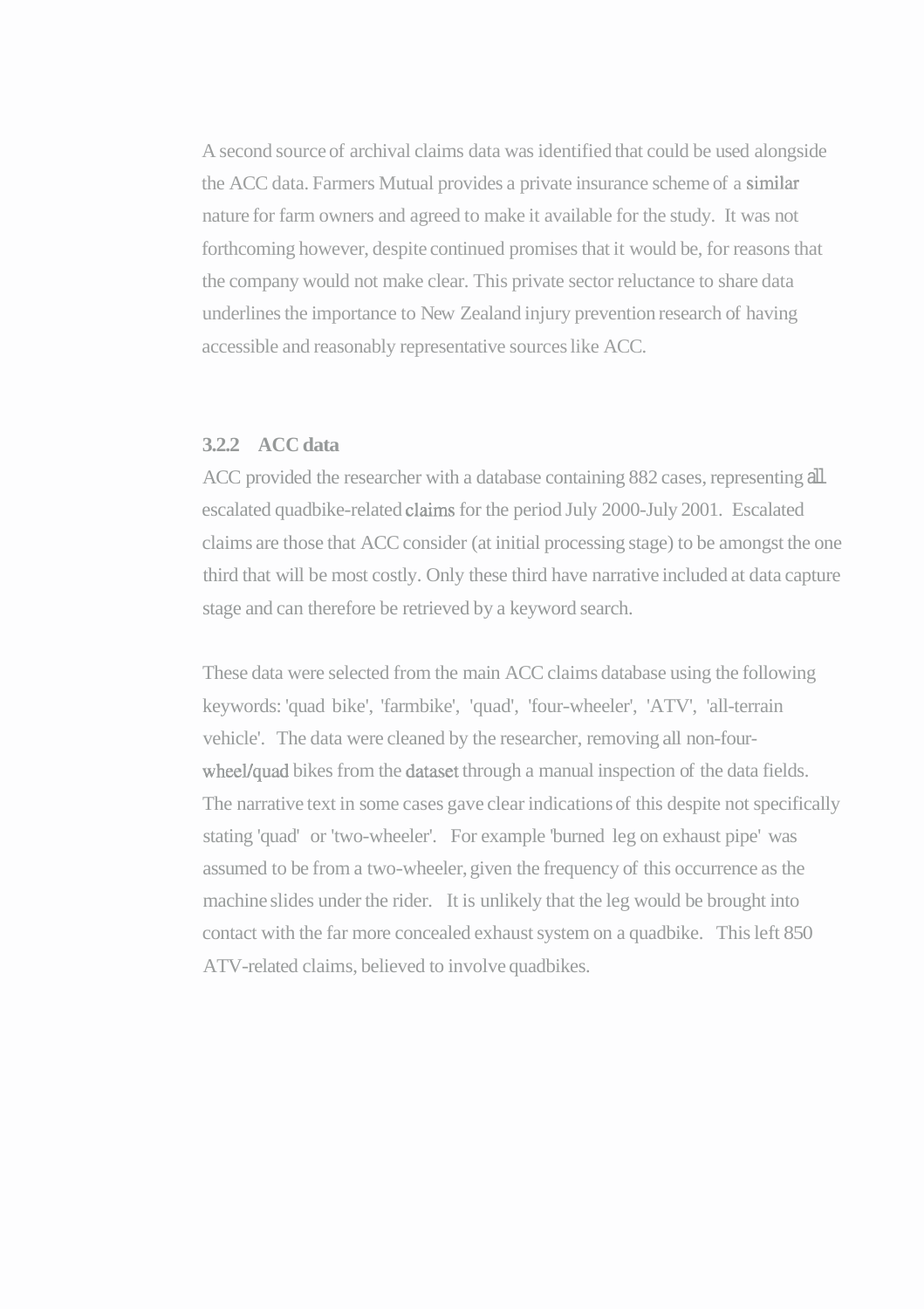Having removed all information associated with the claimant's identity and other confidential and non-useful information, variables available for analysis were:

- narrative text field (one-line description of the incident)
- date of birth
- $s$ ex
- work-related (yes or no)
- accident date
- scene (e.g. 'farm', 'road')
- employment status (e.g. self-employed, employee, non-earner)
- $\bullet$  serious injury (yes/no)
- fatality (yes/no)
- diagnosis (eg. fracture, soft tissue)
- $\bullet$  injury site (eg. hand, face)
- location (district)
- occupational group (eg. livestock producer, labourer)

These data were entered into Excel and data preparation was undertaken. This included:

- transforming incident date data to month codes
- collapsing location data into 19 district codes, using Statistics New Zealand regional boundaries
- collapsing occupational group data into a few relevant codes for purposes of clarification

The narrative text fields describing incident events were coded into four new variables: 'activity'; 'first event', 'subsequent event' and 'injury agency'.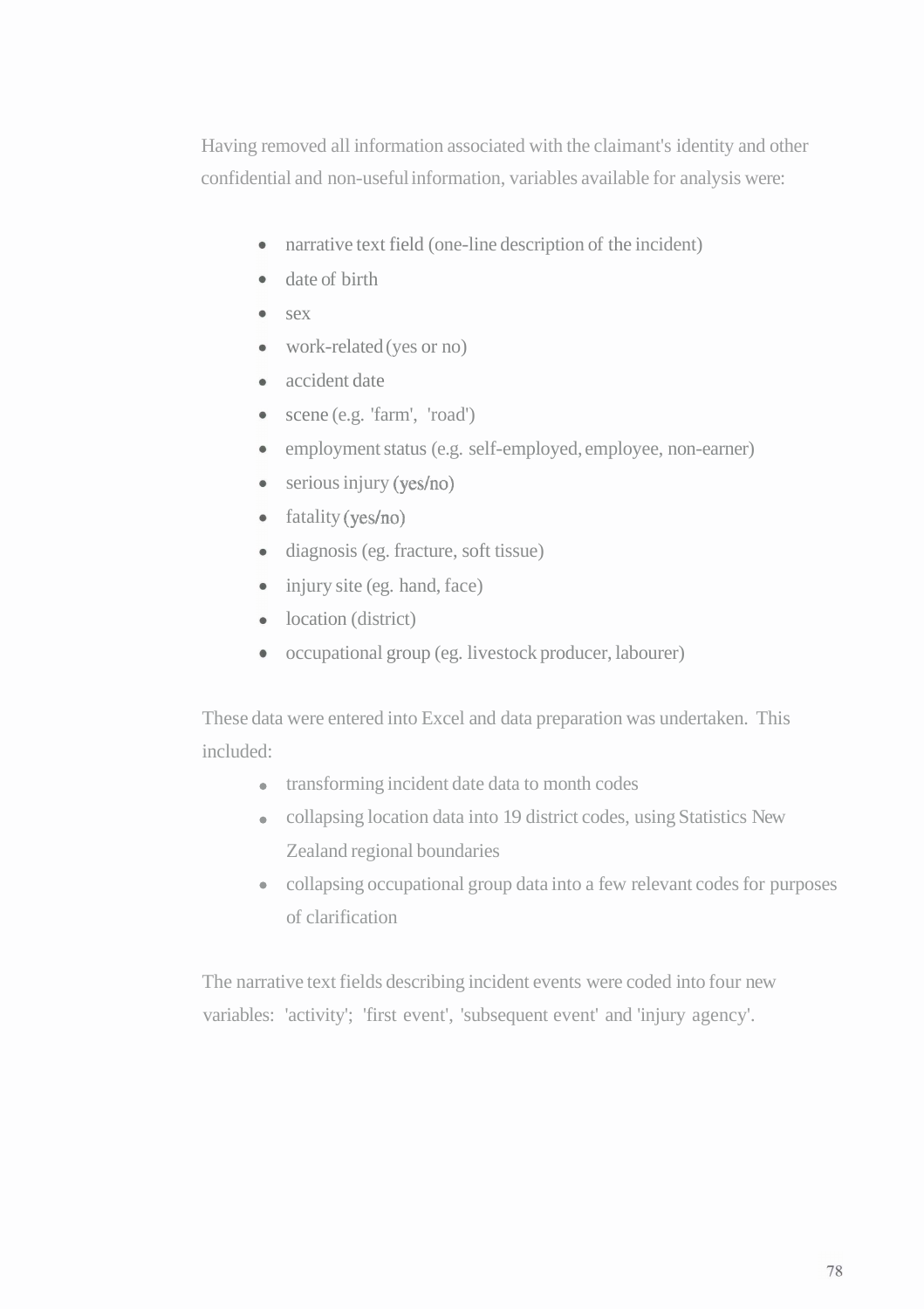Coding of the narrative text fields involved the following process:

- sample content analysis to determine the quality of information the narrative could provide in regard to these variables
- coding of a sample of 100 cases to produce category codes for each of the four variables using the narrative text and where available supporting information from other data fields
- calculation of percentage agreement (>95%) on sample coding of 100 cases between two experienced epidemiological researchers
- coding of entire dataset for the four new variables by the author and other experienced researcher
- review of coding by both researchers

Analysis methods used were restricted to basic frequency and cross-tabular distributions as the data were discrete and low order. The analysis was performed using SPSS for Windows version 10.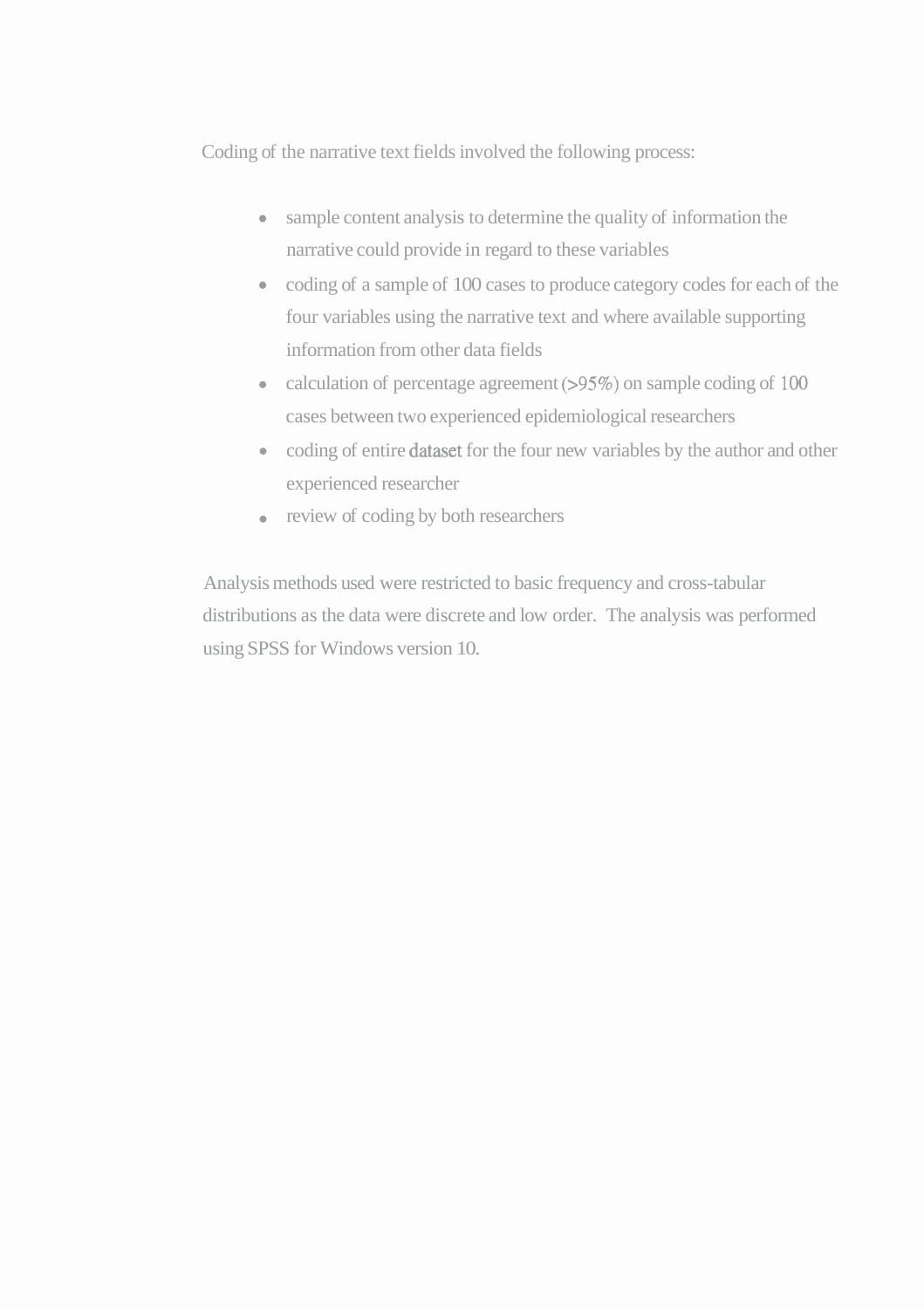# **3.3 Findings**

A total of 850 escalated claims to ACC during the 13 month period July 2000-July 2001 involved quadbikes. Of these, just four were classified by ACC as 'serious', and six others were fatalities.

## **3.3.1 Employment Status**

Claimants were mostly either classified as self-employed (47%) or employed (45%). Some 5.5% of claimants were non-earners.

## **3.3.2 Occupational Group**

Agricultural/Land-related occupations were by far the largest group, accounting for 518 (61%) incidents. Non-occupational/other occupations comprised 221 (26%) incidents, with students/pre-school children involved in 50 (6%) incidents.

## **3.3.3 Scene of Incident**

The large majority of incidents occurred on a farm (43%) or industrial place (24%). **A** large number of incidents occurred in non-industrial settings, with some 1 1% classified as 'home' and 52 (6%) as 'road'. Based on indications from the narrative data, and the overlapping home and work nature of the agricultural sector, it is likely many incidents classified as occurring at home and on the road were work-related. **A**  further 28 (3%) incidents occurred in a place for recreation and sport. It is likely that some of these events will have involved commercial adventure tourism clients.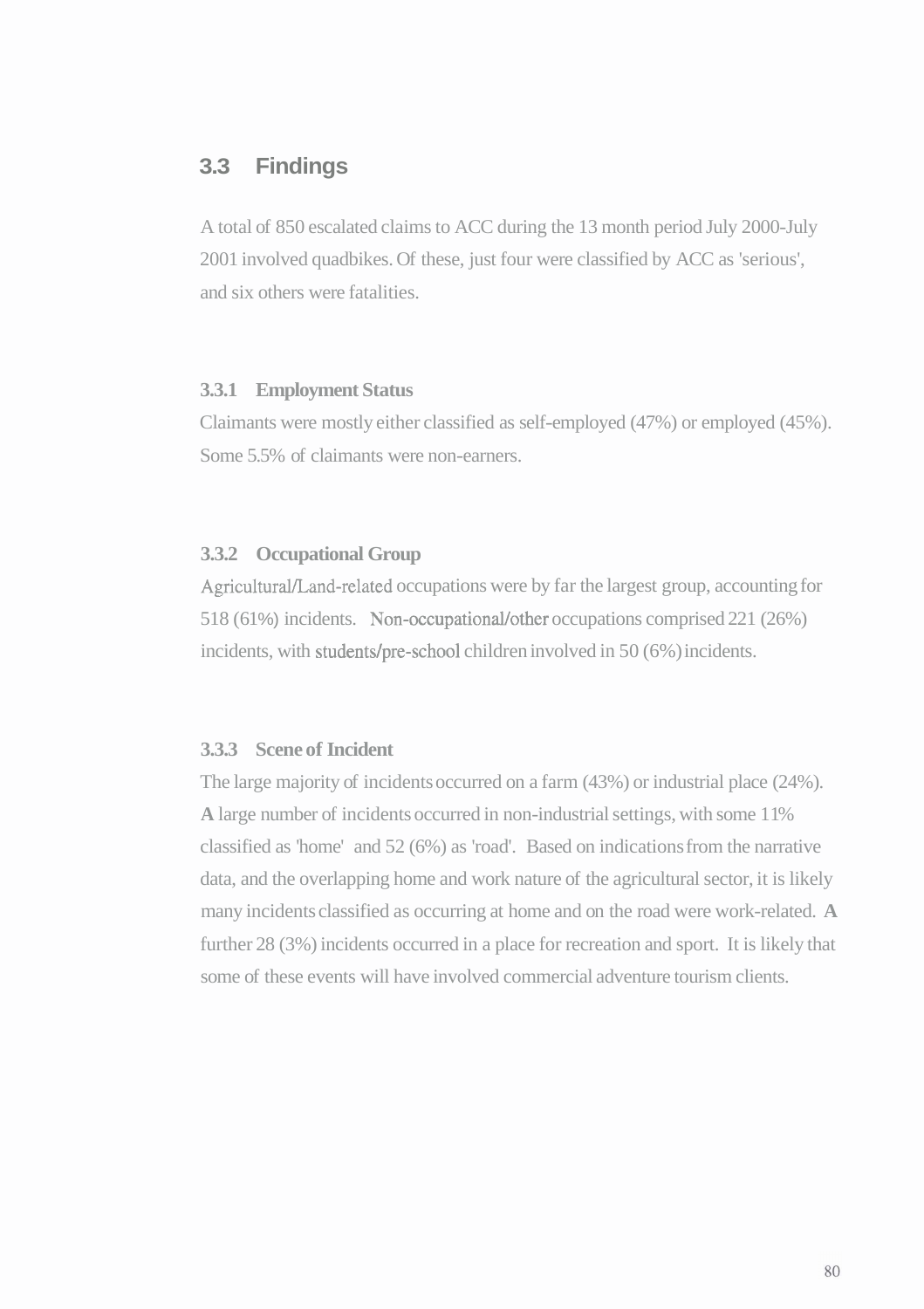#### 3.3.4 **Region**

Figure 3.1 shows the number of quadbike-related claims by region (as defined by Statistics New Zealand for census purposes as at Sep 2001), together with claims incidence rate, using total regional population statistics as denominator (Source: Statistics New Zealand Census 1996).



Figure 3.1. Regional distribution of claims and claim incidence rates by region

The spread of percentage of claims broadly reflects the most active producer areas for dairy and beef farming in New Zealand; these being Waikato, Canterbury, Northland, Southland and the lower central and the West of the North Island. There is a strong pattern of low incidence in those regions dominated by large urban centres - notably Auckland and to a lesser degree, Christchurch (in Canterbury) and Wellington.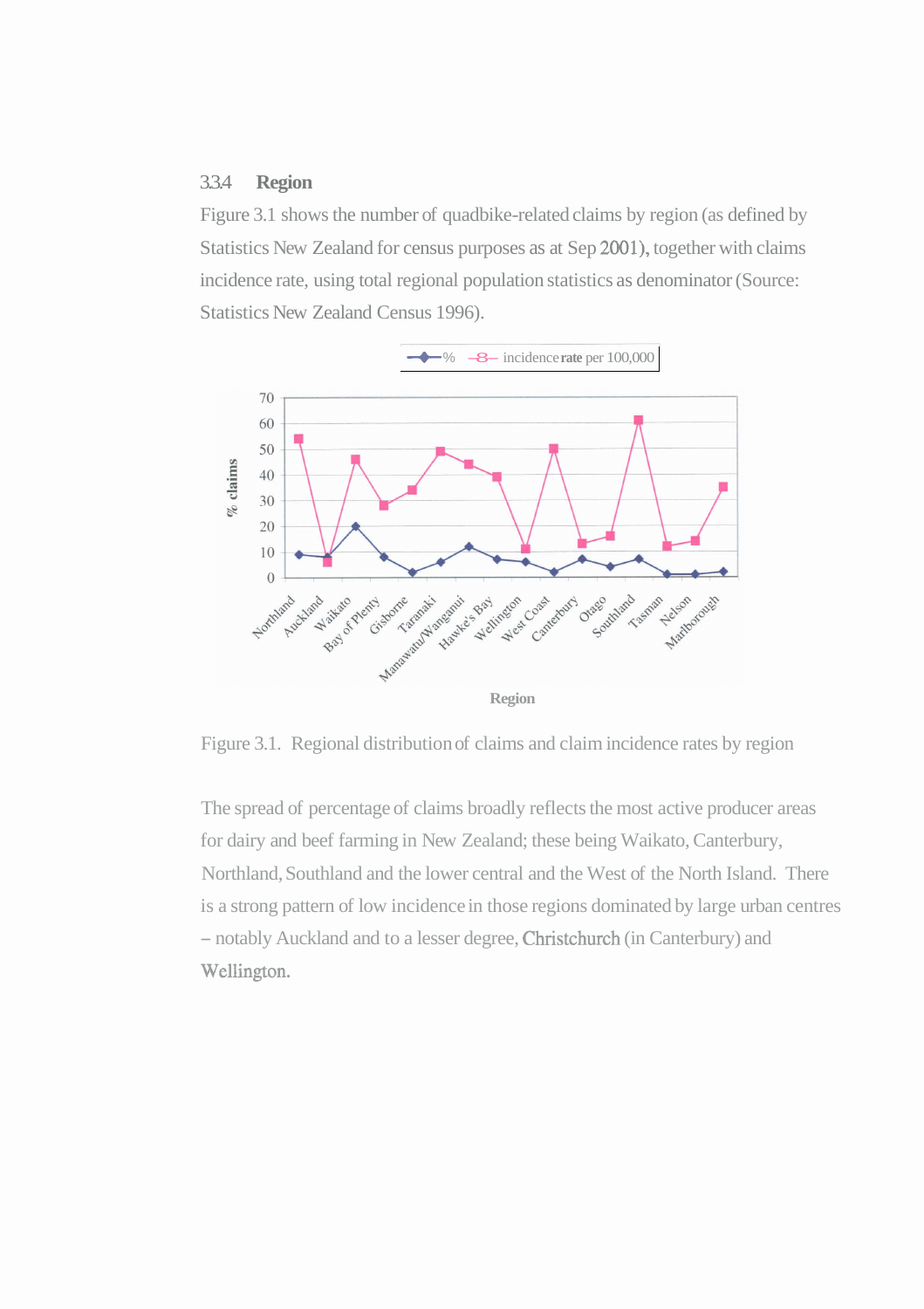## **3.3.5 Month of incident**

The pattern of quadbike-related incidents across the year July 1,2000 - June 30, 2001 are shown in figure 3.2. We can see that quadbike-related incidents are reported as occurring more commonly during the milder Southern Hemisphere months.



Figure 3.2 Distribution of quadbike-related claims by month

The pattern broadly reflects the seasonal fluctuations in workload on New Zealand farms. During the winter, milking stops on **all** farms apart from those contracted to provide 'town supply', and this is the easiest time for dairy farmers to take holidays, travel to trade shows and carry out maintenance work. Lambing, calving and the spring growth make September and October the busiest period of the year with little opportunity for time off.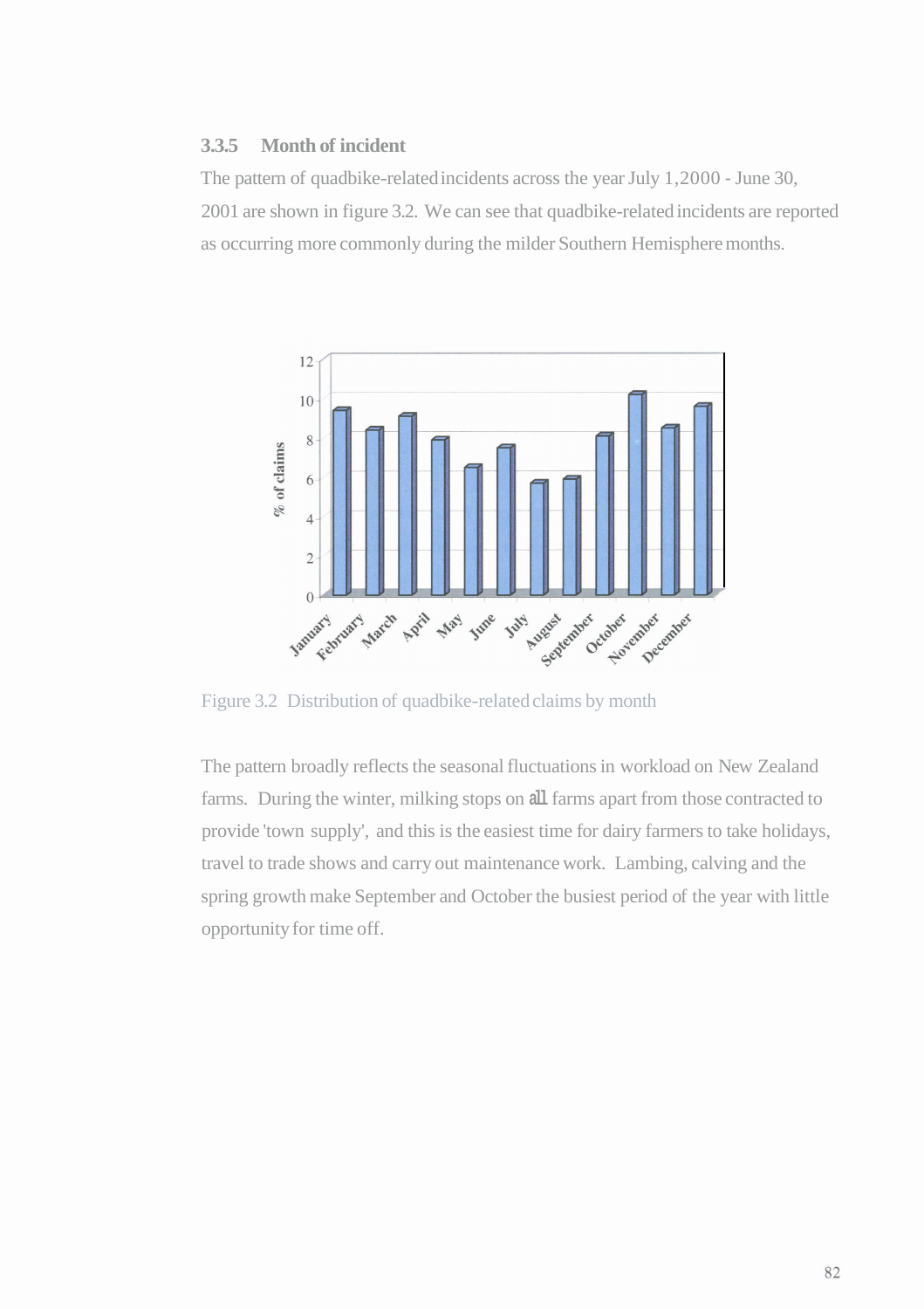#### **3.3.6 Age and Gender Distribution**

Males registered 83% of quadbike-related claims, and females 16%. Figure 3.3 shows the age and sex distribution of quadbike-related incidents. The majority of incidents involved people in the main working age groups: 21-60, with a total of 374 incidents (44%) involved persons in the 31-50 age group. Young adults and children (0-20 years) incurred some 98 (12%) injuries.

Females were over-represented in the 0-10 years and 11-20 years age groups, with 5% of female injuries involving children in the 0-10 age range compared to 0.4% for males. Older females were under-represented in the oldest two age groups.

Female claimants more commonly incurred injuries in non-occupational/industrial settings, with 17% of incidents involving females classified as occurring at 'home' compared to 10% for male claimants. Similarly, *6%* of incidents involving females occurred at a 'place for recreation and sport' compared to 3% for males.

Incidents involving children and young adults occurred at 'home' more frequently than for other age groups, with some 20% of all home incidents involving claimants under the age of 21 years, while home claims made up just 11 % of **all** claims.



Figure 3.3 Age by sex distribution for quadbike-related claims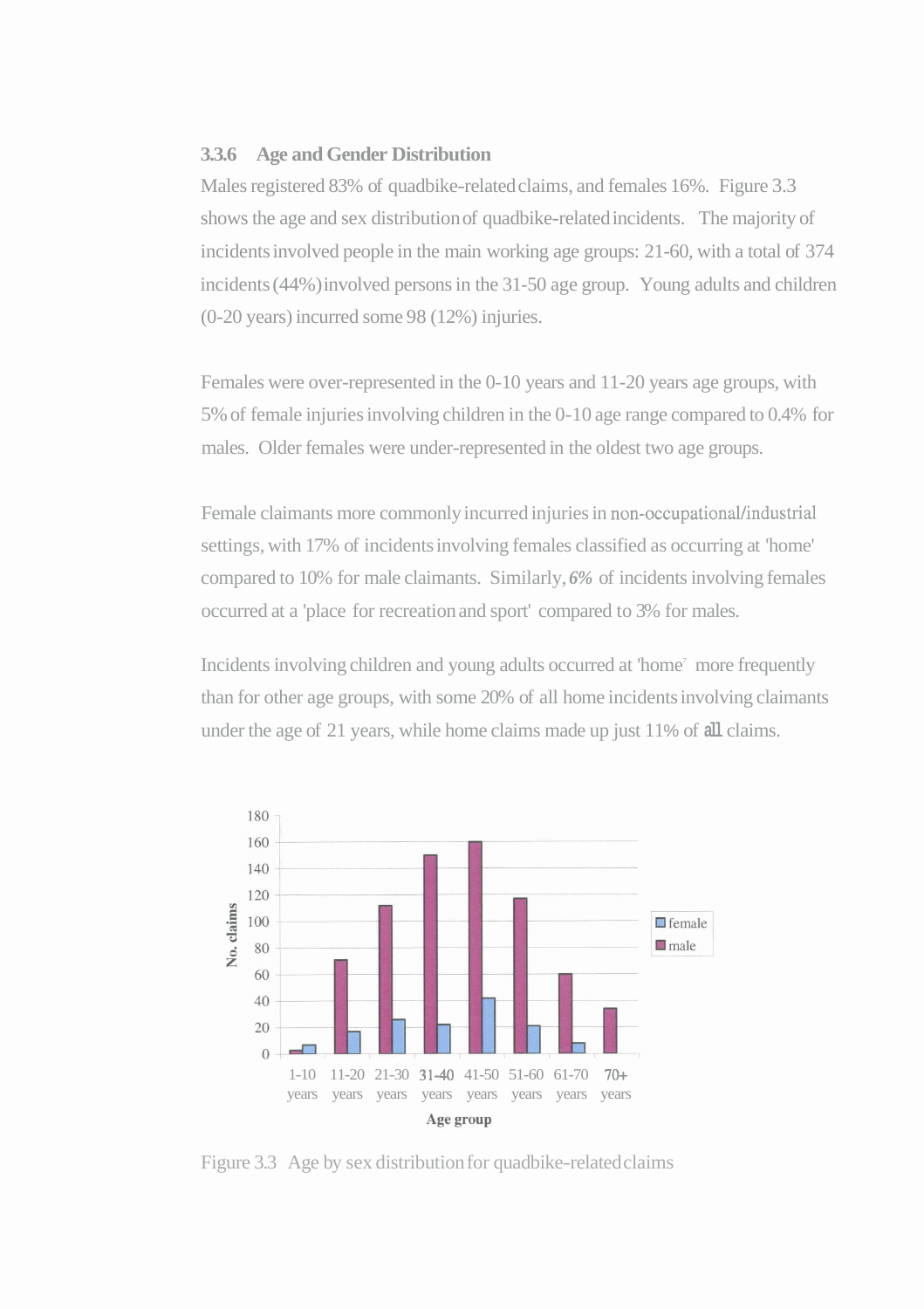#### **3.3.7 Diagnosis and body region injured**

Claimants most often sustained soft tissue injuries (57%), fractures or dislocations (19%) or lacerations (12%). Injuries were most frequently located at the knee (10%) and lower back (9%), with some 89% of knee injuries and 75% of lower back injuries recorded as soft tissue injuries. Other high-frequency body part regions were to the shoulder (9%) and chest  $(8\%)$ , both of which involved a relatively high proportion of fractures or dislocations (shoulder  $=$  34%; Chest  $=$  39%).

## **3.3.8 Activity immediately preceding the incident**

Activities immediately preceding the quadbike-related injury event as identified from the narrative text fields are shown in Table 3.1

| <b>Activity</b>                           |    |  |
|-------------------------------------------|----|--|
| Riding quadbike as driver                 |    |  |
| Passenger on quadbike                     |    |  |
| Passenger on trailer (pulled by quadbike) |    |  |
| Getting on/off quadbike                   | 47 |  |
| Lifting/carrying/pulling/pushing          | 63 |  |
| Other/unknown                             | 24 |  |
| <b>T</b> otal                             |    |  |

Table 3.1 Activities immediately preceding the quadbike-related injury

The most common activity immediately preceding the incident was 'riding the quadbike as driver' (n=690; 81%). Approximately 16% of incidents involved activities other than riding/driving an quadbike. Children and young adults were found to be over-represented among claimants not riding/driving the quadbike, with 55% of injuries to quadbike passengers involving claimants in the 0-20 age group. Moreover, the claimant was either a student or from another non-occupational category in 80% of incidents where the claimant was a passenger.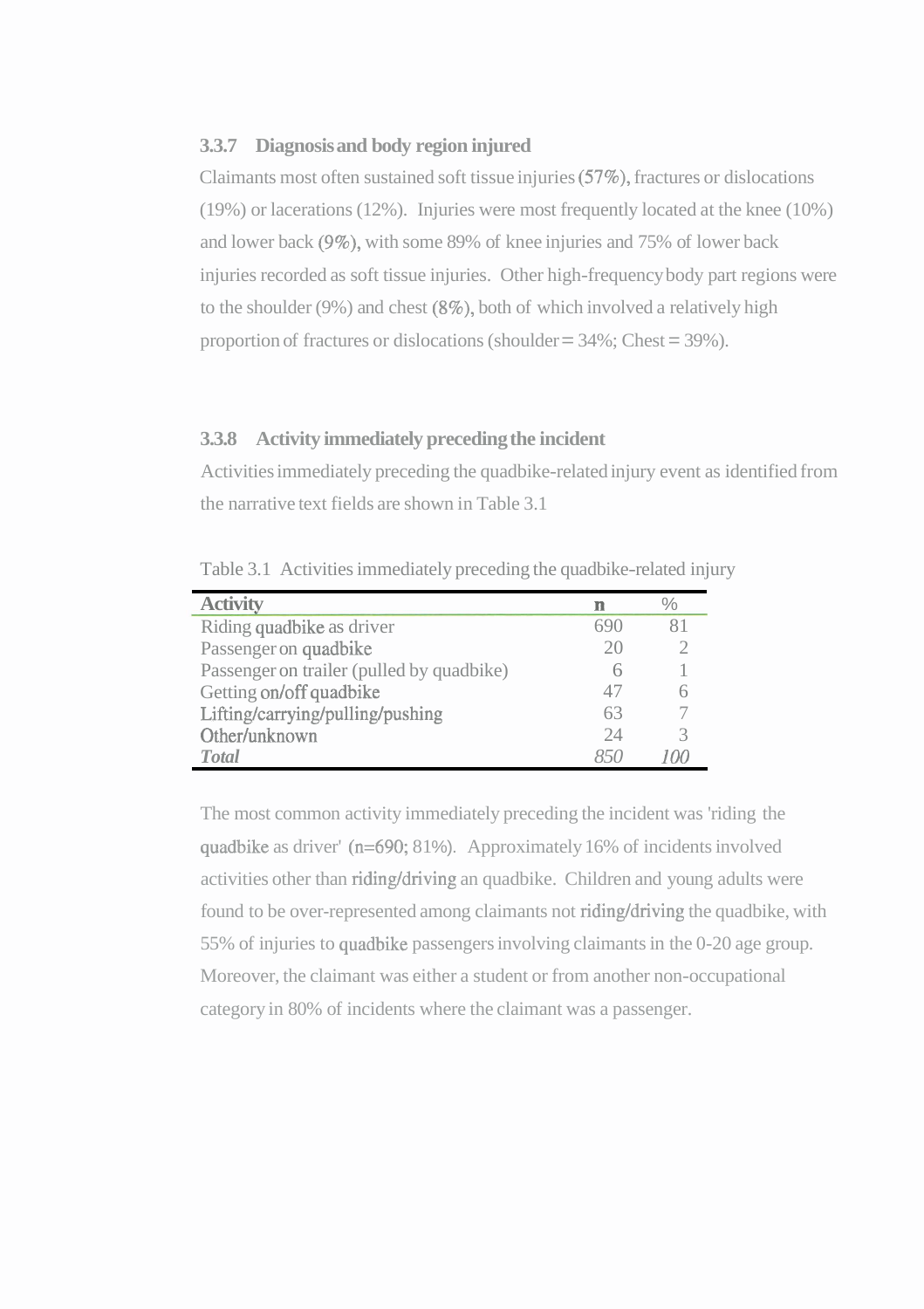## **3.3.9 Incident event sequences for major activity categories**

The most common event sequence was found to be riding the quadbike as driver when the quadbike rolled or tipped and the rider was thrown from the machine, as shown in the taxonomy - Figure 3.4. This specific event sequence occurred in 433 or 5 1 % of **all** incident cases.

Where the quadbike was being ridden and struck an object, half of the riders then fell from the machine (n=63). In 19% of cases where the ridden quadbike struck an object, the rider stayed onboard but incurred a strain/sprain injury.

In 89% of cases where the person was struck or against an object while riding, no further description is given. The objects, where identified, were predominantly insects, light debris etc and presumably were not substantial enough for them to loose control.

Where the machine was not being ridden at the time of the events, the most common activities were manual handling (7%) and getting on/off (6%) which are analysed further in the second taxonomy, Figure 3.5. Injuries incurred while climbing on or off the quadbike most commonly involved the claimant stepping in or onto an uneven surface, or slipping on the foot plate or muddy surface.

Manual handling injuries were mostly (84%) attributed to lifting/carrying or pushing/pulling. Common scenarios identified from content analysis of the narrative text included dragging the quadbike out of heavy ground, attaching or detaching the trailer, and handling loads in and out of the trailer or other trailed implement - such as a spreader or calf feeder.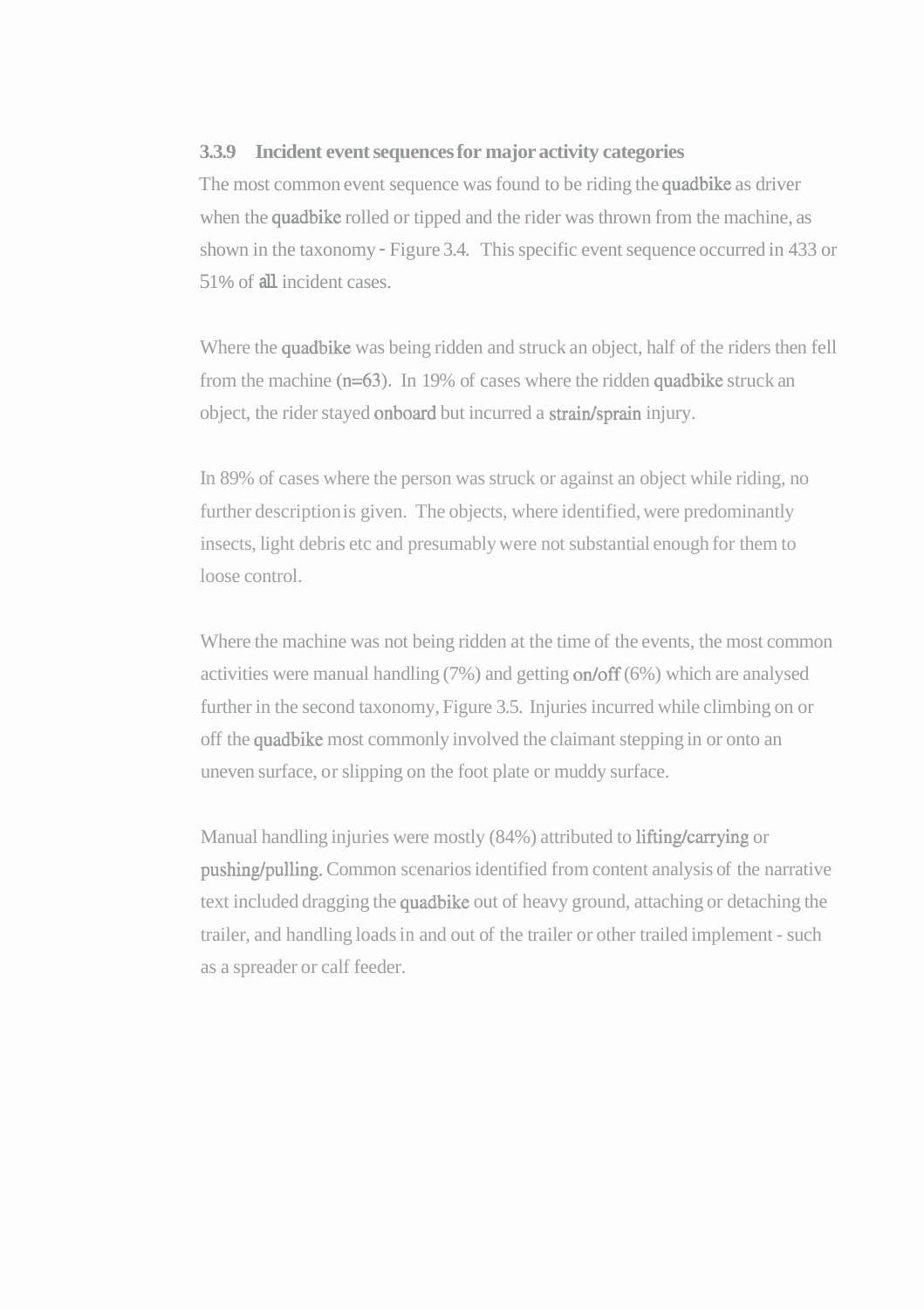

Figure 3.4 Taxonomy of incident event sequences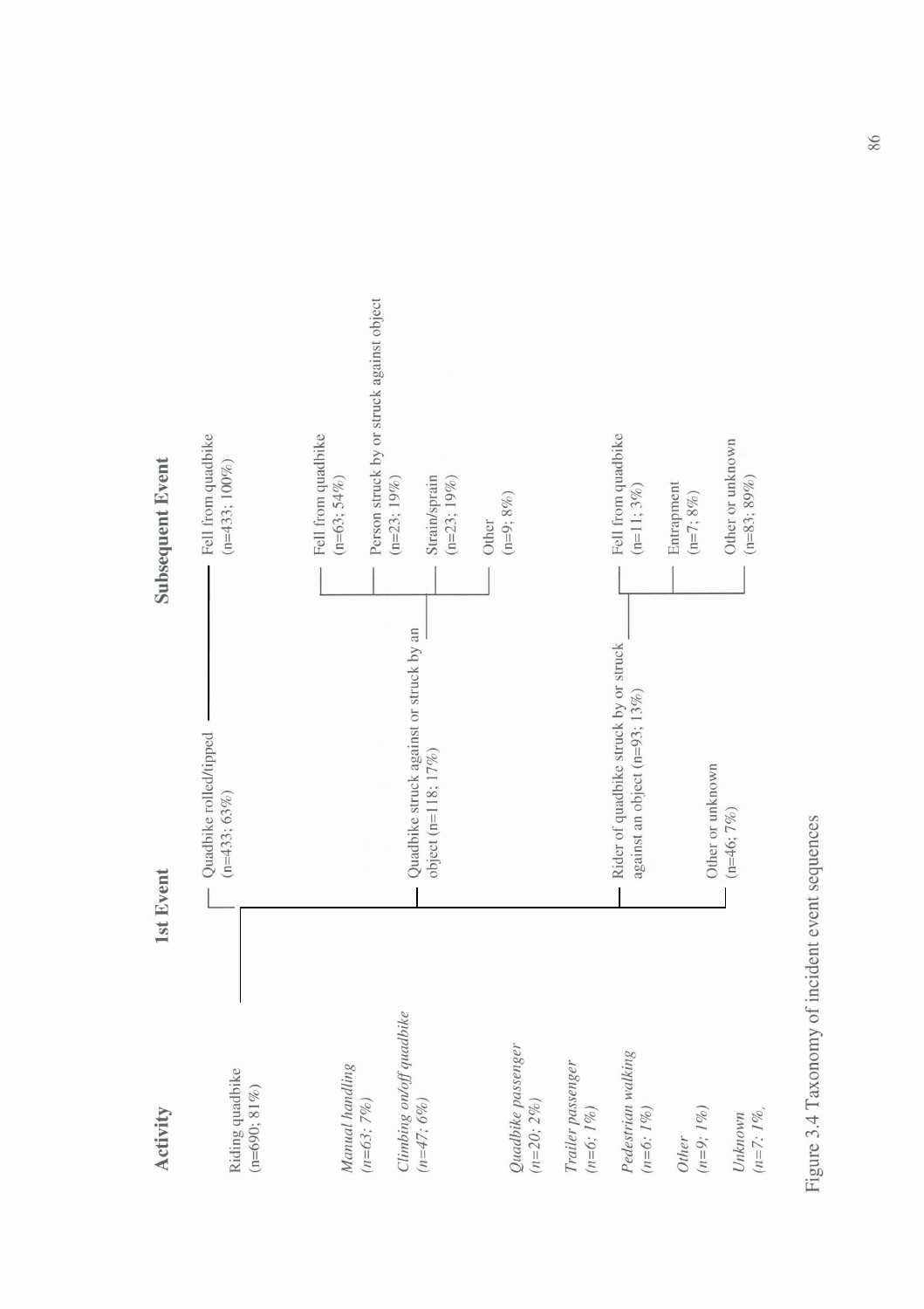

 $h$  $\equiv$  $\overline{a}$  .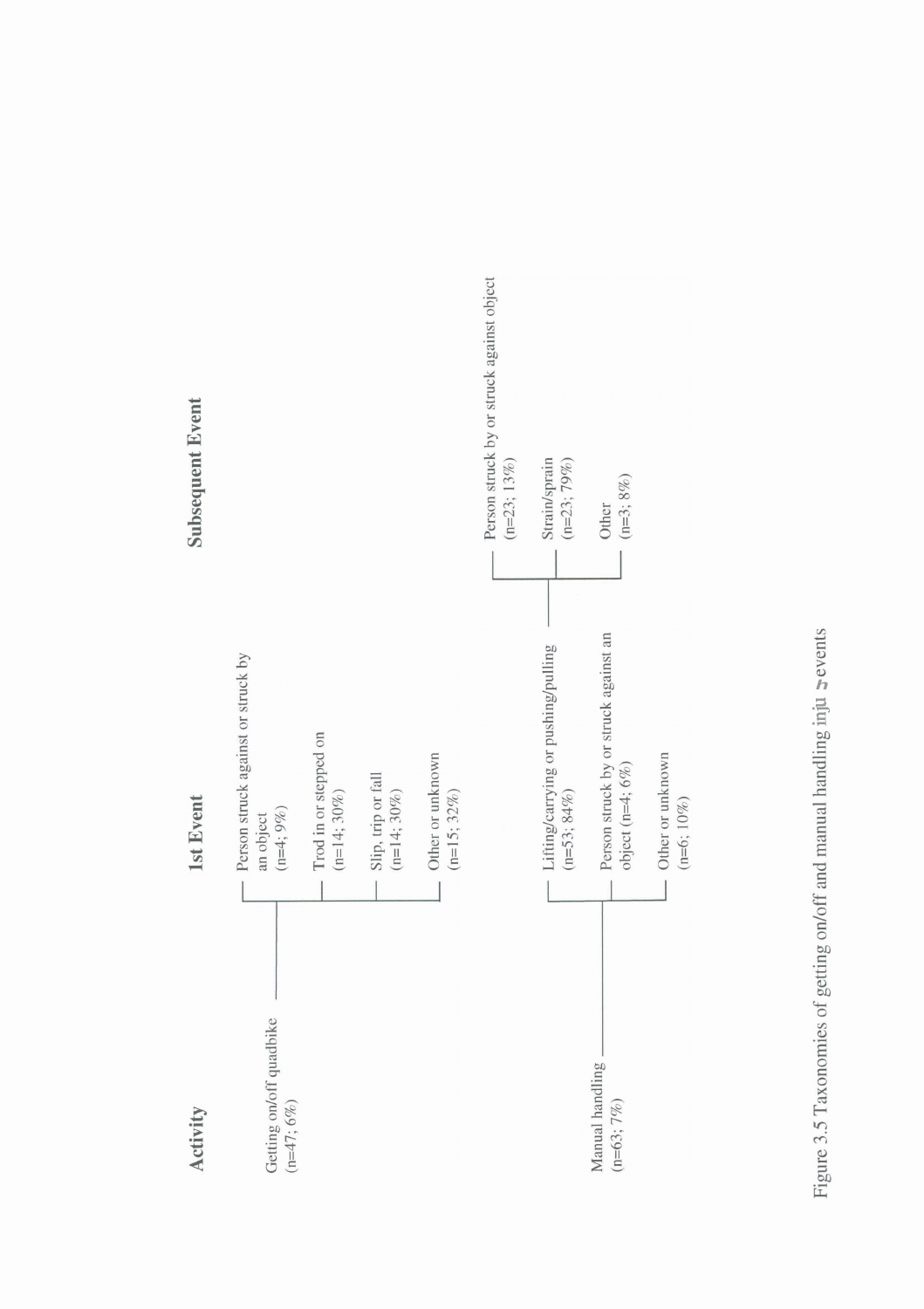## **3.3.10 Injury agency**

The most common injury agencies identified from the narrative text include the ground surface **(49%),** the quadbike (37%) and airborne debris (5%). The roll bar was mentioned as having struck the claimant following a fall from the quadbike in just five cases. It is possible that in some cases where the narrative indicated the person was struck by the quadbike after a fall the person may have been struck by the roll bar. Where the quadbike rolled, the injury agency was most often the ground surface  $(65\%)$  or the quadbike  $(31\%)$ . Where an object struck the rider, the injury agency was airborne debris (eg. mud, insect) in 23% of cases. The injured body area was the eye in the majority of struck by airborne debris cases. The wearing of eye PPE is not mentioned as a potential intervention in the literature – surprising given how often this type of incident appears to happen.

## **3.3.11 Use of implements**

Some 3% (27) of the 882 identifiable ACC claims that involved quadbikes, also identified trailers specifically as factors in the incidents. Of note is that over half of the injuries came about via manual handling of the trailer or its contents. In particular, the 36% from attaching or detaching the trailer warrant further study.



Figure 3.6 Cases involving trailers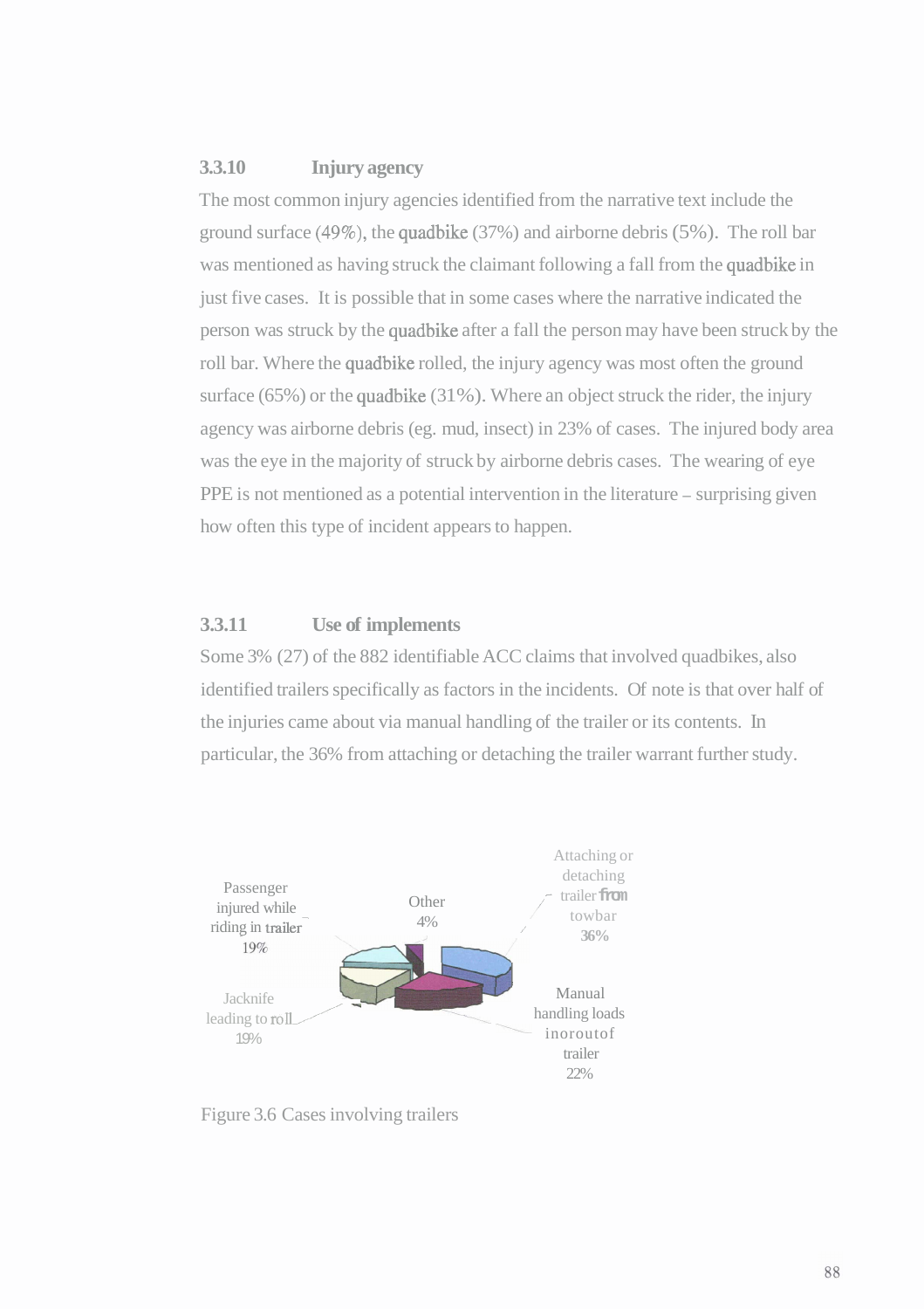## **3.4 Discussion**

Loss of control while riding the machine emerged as the predominant injury scenario grouping. In 81% of all the 850 claims analysed, the injured party was riding the machine at the time - as opposed to another activity such as climbing on/off or engaging in manual handling tasks around the quadbike or trailer. In **63%** of these cases the machine then rolled or tipped, throwing the rider to the ground. This sequence of events is reported seven times more frequently than the next most common scenario in which the machine strikes an object while being ridden, also throwing the rider off.

There were 47 injuries sustained while getting on or off. In those cases where the rider was getting off the machine when the injury occurred, it cannot be assumed that the machine was immobile at the time. Jumping off a moving quadbike to catch animals at lambing time is reported to be a necessary and common practice. Intimations of this were present in the narrative analysis, but it was not stated in any cases. The rider would have no reason to admit to ACC that they had acted in a way that could be construed by an insurer as horseplay. In the context study in Chapter Four, the ways in which quadbikes are used for mustering is discussed in more detail.

The self-employed group made up 47% of claimants in this study. They were quite possibly under-represented however as comments made by several farmers during the course of this research suggests that self employed people find the ACC system a laborious and unhelpful one when negotiating income-related benefits. This is primarily because the system is simpler for those who are employed and pay their tax at source on Pay As You **Earn** (PAYE). It is more complex for a self employed person who is part of a family-owned business. This is partly because profits from the business which all end up in family purse may be distributed through two or more people, and also because the self employed have a strong incentive to claim all that they legally can as work expenses as a way to minimise their personal taxable income for the year. On a farm, the line between home expenses and work expenses can be a very blurry one; road vehicle running costs being a good example. **An**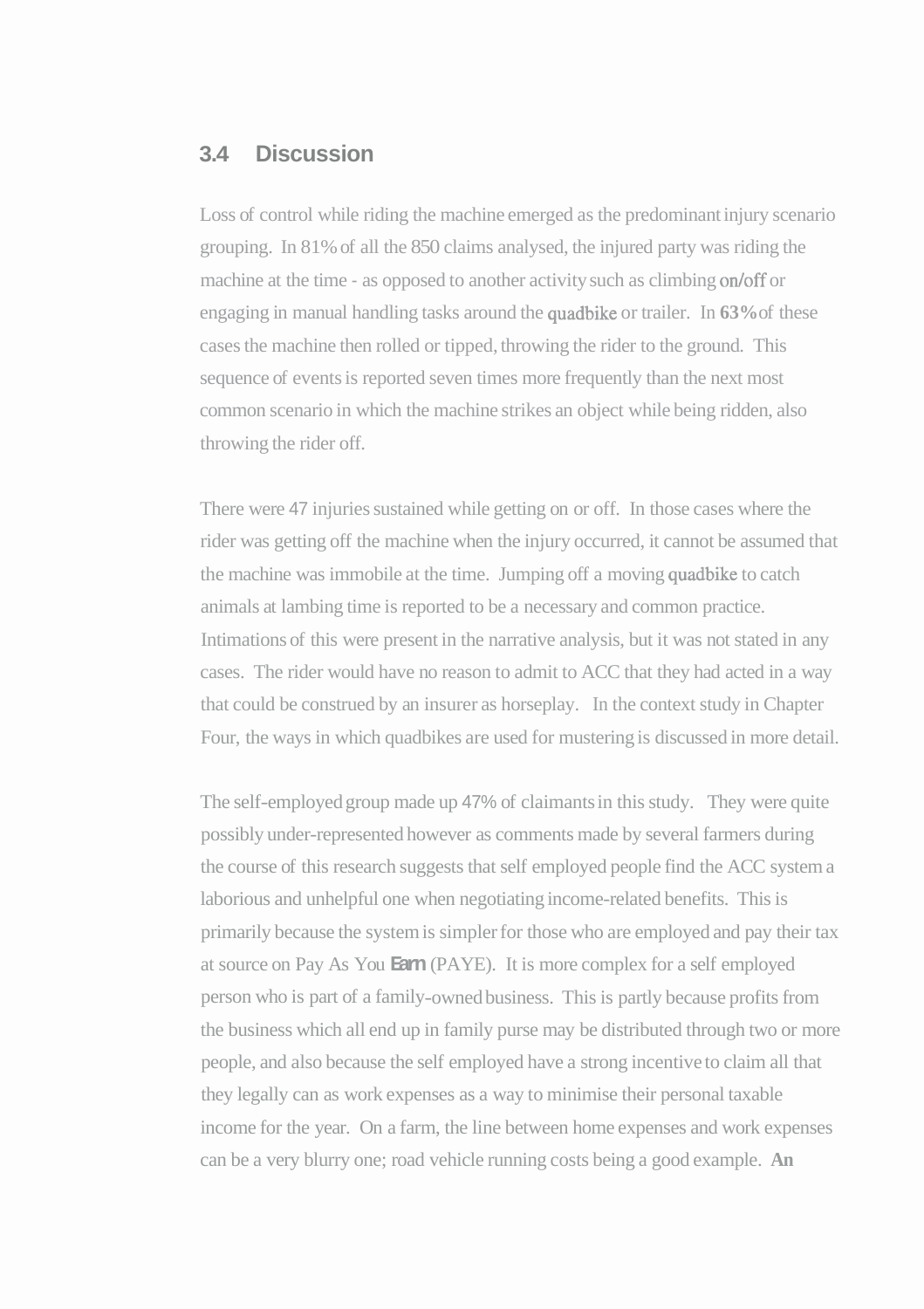expensive trip into town for people on remote farms will of course take in a variety of both work and non-work related purposes. When injured, the actual financial loss to the family may be greater than just the declared taxable income of that particular individual. Unless the injury is a very serious one the farmer or contractor may therefore decide it is not worth making an ACC claim and just absorb the costs themselves. Others have private insurance to cover such losses.

Establishing the scene of the incident is difficult in this industry as the workplace is also home. Although the 850 locations were described variously as: a farm (43%), industrial place  $(24\%)$ , home  $(11\%)$  and road  $(6\%)$ , all 84% of these could have been in the same place, for example, on a well formed race on a family-owned dairy unit.

What is clear, however, is that these findings support the contention that there is significantly less recreational use of quadbikes in New Zealand than there is in North America. Delisle (1988) reported that 76% of ATV-related hospitalisations in his Quebec study of over 600 admissions were from incidents on formal trails and roads. Just 6% of those in this New Zealand study took place on roads - or rather surfaces described as roads, which in some cases would not have been publicly maintained. The Motorcycle Distributors Association (NZMDA, 2001) estimate that nine out of ten of the five million US riders are recreational, whereas just **3%** of those recorded in this study stated to ACC when making their claim that they were using their quadbike at the time for sport or recreation.

The regional distribution of claims and claim incidence rates by region broadly reflects the distribution of dairy and beef farming in New Zealand. Quadbikes are especially popular in Dairying for moving stock on races, resetting electric fences and moving feed. Dairy also employs more people per hectare than sheep or beef operations, and so will use more quadbikes per property. The incidence figures again reflect higher usage of quadbikes amongst some populations than others. Auckland demographics are dominated by the 1.5 million city dwellers. Southland has a rapidly growing dairy industry within a relatively small total population. The West Coast has a very small population and low total number of claims, and so the high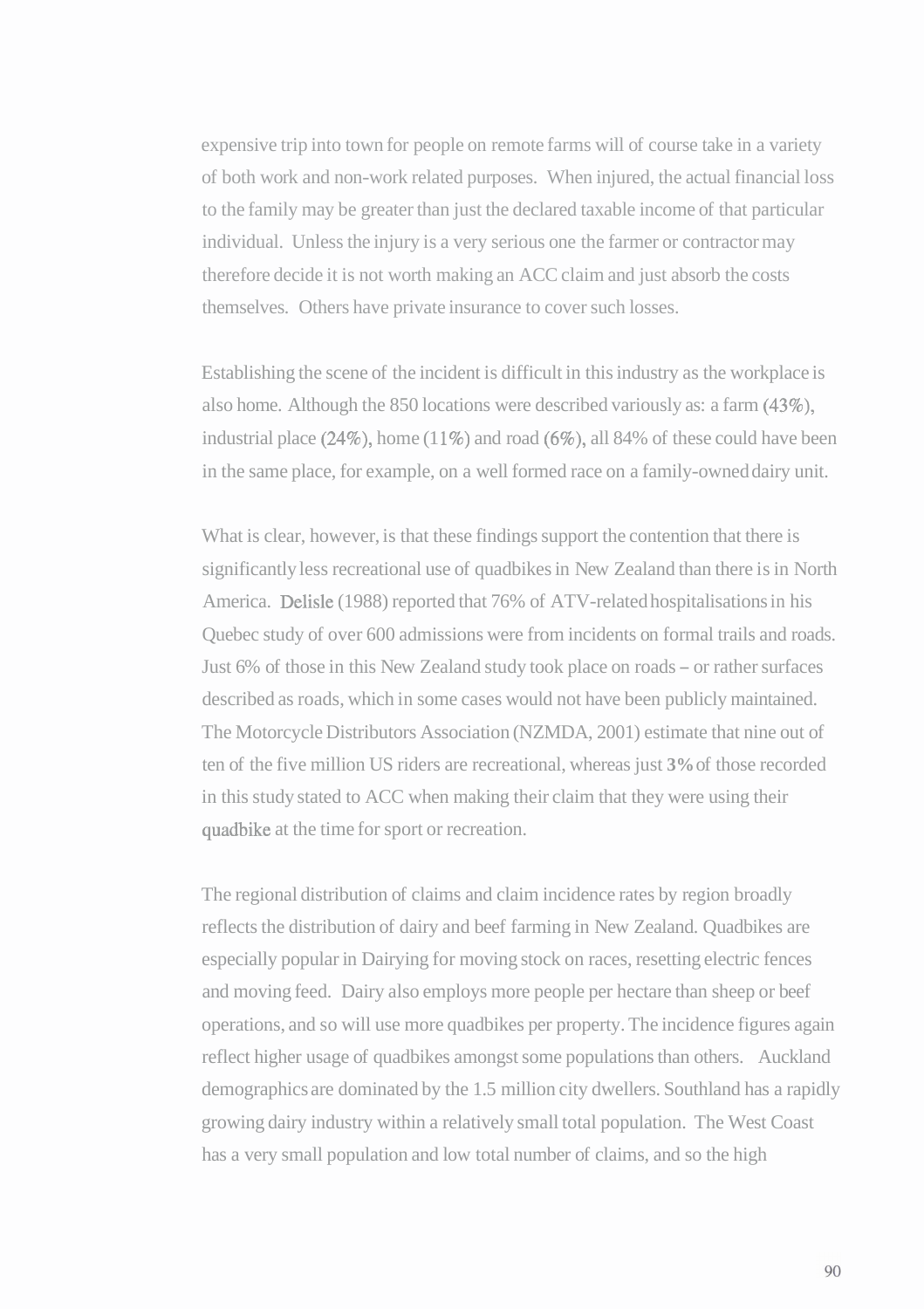incidence rating may be misleading. This further supports the assertion that recreational riding of quadbikes represents a far smaller proportion of all use in New Zealand than in North America. In their study on the use of quadbikes by young people in Manitoba, Canada for example, Warda et al (1998) found no difference between those living in rural areas and those from towns.

The findings show quadbike-related incident reports to be more common during the milder months than in the wetter, colder weather months of May through August. These wintry months may have been expected to yield a larger proportion of injuries due to the dark, frosty or icy conditions. However, the spring and summer peaks mirror the greater workload/exposure to risk during busy periods such as lambing when it is common for people to be working seven day weeks for two or three months (Moore, 2005).

Middle-aged men appear most frequently in the ACC claims for quadbike injuries. **A** study by Langley et al. (1995a) drawing on hospitalisation data in New Zealand between 1978-1989 noted that, the 15-19 year old age group had the highest incidence per 100,000 of the rural population. 25% of all the injuries reported involved those under the age of 15 years. This contrasts with the greater prevalence of injuries amongst older riders noted in this study. **A** significant factor is that ACC Escalated Claims Database from which this current study is drawn is reportedly skewed towards earners as opposed to non-earners (including children), which confounds direct comparisons with the earlier work. The issue of injuries to young people clearly remains an important one in New Zealand with around one quarter of all fatalities, but is beyond the scope of this occupationally-based piece of research. No contemporary comparison can be easily made as the hospitalisation data ceased to carry descriptive narrative text from which quadbike-related cases could be positively identified during the 1990s (Langley, 1998, p. 296).

Unrelated directly to loss of control events, but warranting further study, is the high incidence of manual handling injuries related to hitching or unhitching the trailer from the quadbike. The positioning of the towbar is low and awkwardly placed,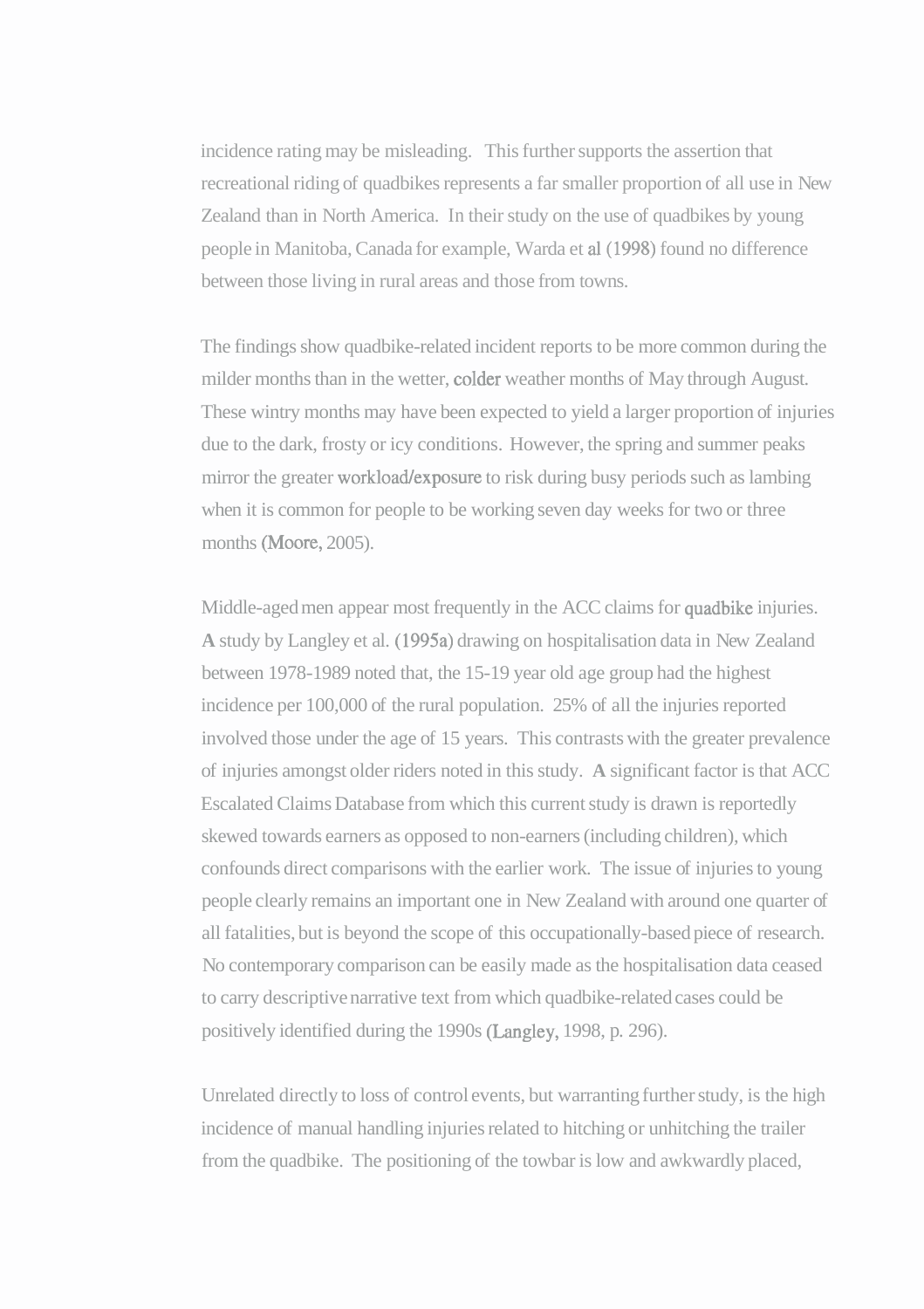being tucked away close to the rear axle, which makes it impossible in many cases for the user to get their feet under the load. **An** added factor is that the engine also needs to be switched off before connecting or disconnecting the trailer as most exhaust pipes emit at face level otherwise during the process.

The analysis of diagnoses and body region injured showed a wide spread of injury locations but a notable clustering of the more severe outcomes around the chest and shoulders. Less than five percent of injury claims in this study involved the head, neck or face, which is markedly different to findings from the USA. In the exercise to develop and promote a helmet for quadbike use, Standards New Zealand (2002) used North American data as justification for focussing on this injury type ahead of crushing injuries to the torso and limbs, stating that one in five claims related to head injury.

Incidence of fatality in New Zealand (2000-2) and the USA (Medford & Ahmed, 1999) in 1998 was identical at 10 deaths a year per 100,000 machines, and more recently, Scutchfield (2003) reported 2453 injuries per 100,000 machines in 1999 for the USA as a whole, which is probably again very similar to New Zealand (allowing for ACC coding practices and suspected under-reporting by self-employed New Zealand farmers). These similarities in incidence may have led some bodies in New Zealand to prematurely assume that other similarities in the detailed nature of quadbike incidents and resulting injury diagnoses also exist.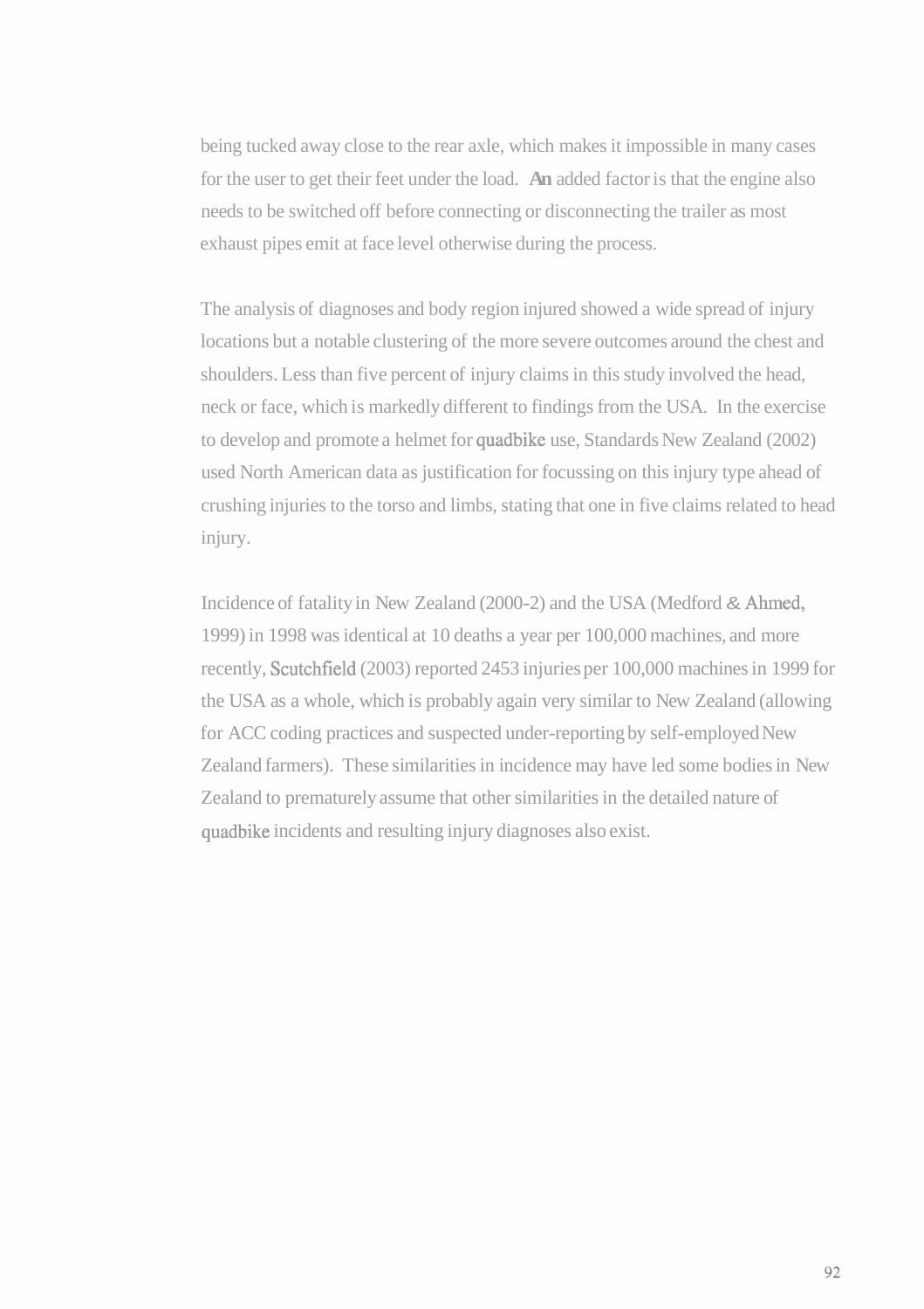#### **3.4.1 Limitations**

The primary limitation of this study is that it draws on a single data source, and one that has been found through other studies (Moore et al., 2006b) to have certain weaknesses. However, it is the only one available of its kind in New Zealand, and these centrally collected records are used extensively by the injury prevention community, government and the industry

One limitation relevant to this study relates to the degree of detail in the narrative entries for each case. Identifying four-wheeler incidents from the pool of two, three, four and now six-wheeler incidents occurring on farms was not always possible as the narrative in some cases simply stated 'farmbike'. Establishing historical trends - 'is four-wheeler incidence increasing?' is further complicated by changes in available data sources in the last 15 years in New Zealand, and also inconsistencies in popular terminology.

The quality and reliability of the data are also influenced by the biases introduced by the various motivations for non-reporting or misreporting. For example, acute injuries are thought to be more likely to be accepted by ACC without further question than more gradually developed MSD (Musculoskeletal Disorders). This has been reported (Moore et al., 2006b) to affect account accuracy in reporting.

Employees are also judged by claimants to be able to gain realistic earnings-related benefits more easily than the self-employed. This is considered within the industry to deter farm owners from claiming with ACC, as the time and effort may not be justified by the return. This section of the farming community may therefore be under-represented in the claimant data, but the comparative incidence rates cannot be calculated due to an absence of denominator data.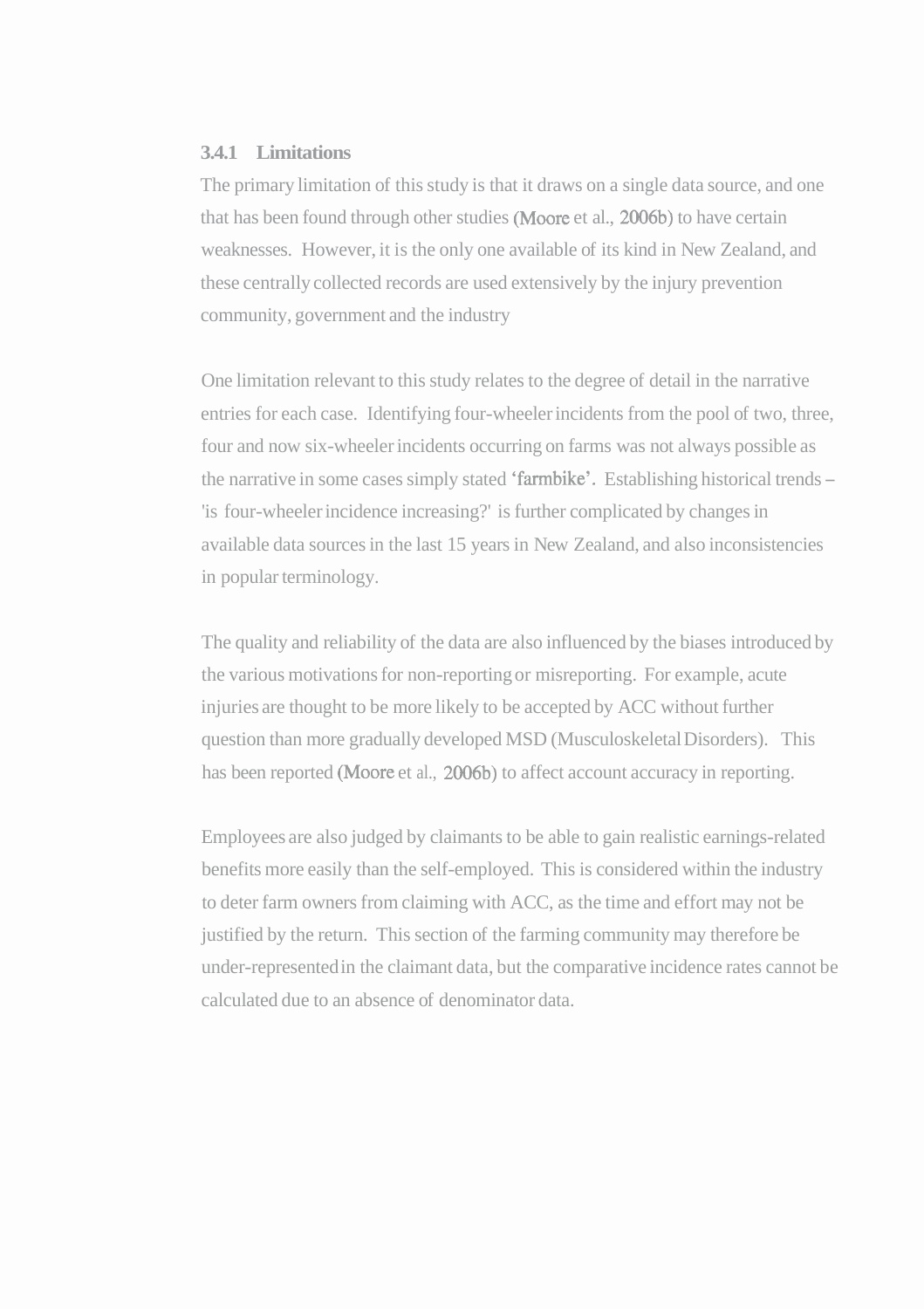## **3.5 Conclusions**

The study aims of identifying meaningful patterns in quadbike-related escalated claims by: occupational group, locations/incident scene, geographical region, months/seasons, demographic variables (sex, age, employment status) and injury type were achieved. Incident event/injury mechanism, and the activity immediately preceding the incident, first and subsequent events in the event sequence and injury agencies were also analysed.

It should be noted that the ACC reporting process and database design does not lend itself to the recording of the multiple factors surrounding an injury event, and so while valuable, this level of analysis alone is not sufficient for generating evidencebased interventions. The description of the incident is rarely more than a sentence, and potential reporting biases include the fact that acceptance of an individual claim for payment by ACC may well hinge upon subtleties within the wording. Accurate interpretation and data entry may also be impeded by a lack of ACC data capture staff familiarity with the nuances of farming terminology.

The key contribution of epidemiology is its population focus (Pearce, 1996), and as pointed out by Bentley (submitted), epidemiological technique at the level of injury data analysis "can at best only provide information on active failures and proximal risk factors". Other methods are required in order to gain an understanding of the underlying factors and overall context of the incidents.

This analysis therefore also informed the detailed design of the next stages of the research - the context study and detailed quadbike incident follow-up investigations.